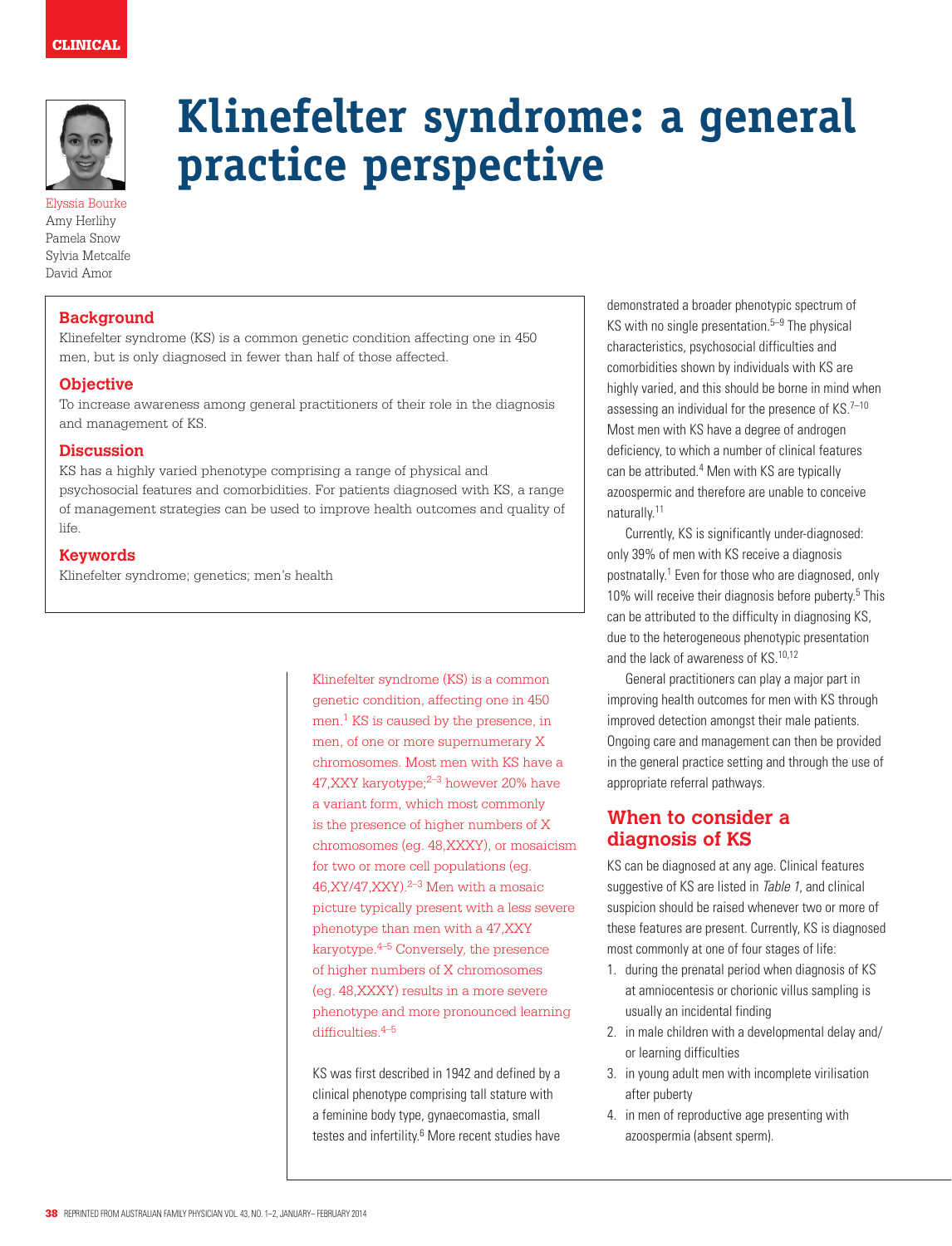Once the diagnosis of KS is suspected, it is easily confirmed by a simple chromosome test.

# **Comorbidities associated with KS**

KS is associated with an increased risk of a variety of comorbidities, resulting in life expectancy being reduced by 2–6 years, compared with 46.XY men.<sup>13</sup> These comorbidities and their relative risks in men with KS are detailed in Table 2. Although some of these comorbidities can be attributed to androgen deficiency, for many, the reason for the increased relative risk is not known.

# **Management in general practice**

Although no cure exists for KS, there are a number of treatment and management options that can have a positive impact on the quality of life for men with KS. For most management options,

the earlier they are instigated, the greater the benefit.11

Testosterone replacement therapy (TRT) has been used with great success in men with KS. TRT can alleviate many of the features associated with KS, leading to improved mood, lessened fatigue, increased libido, heightened concentration, enhanced muscle strength and optimised bone mineral density.14 TRT has also been shown to prevent or alleviate many of the comorbidities associated with KS and to have a positive effect on general health and quality of life.<sup>3,14</sup> However, it is important to note that TRT does not improve fertility in men with KS. When considering whether or not to use TRT, it is important to view serum testosterone and luteinizing hormone (LH) levels in combination, as it has been demonstrated that in the presence of raised LH levels, even men with normal serum testosterone levels will benefit from TRT.<sup>15</sup> All men with KS

should be referred to an endocrinologist for assessment and consideration of TRT, which is now available as implants, patches, gels, oral tablets and intramuscular injections.

It is important to make men with KS aware of the fertility options available to them. Until recently, men with KS were considered to be infertile, with sperm donation being the primary option for achieving fatherhood; however with the recent developments of *in vitro* fertilisation (IVF), some men with KS have been able to biologically father a child.<sup>16</sup> In about 50% of men with KS who undergo testicular sperm extraction (TESE), sperm can be recovered from the testes;16 however, the success of the retrieval, and therefore live birth, is highly dependent on age. A progressive decline in successful retrieval rates has been demonstrated with increasing age; therefore men with KS should consider TESE as early as possible.<sup>17</sup> For those men from whom

### Table 2. Comorbidities associated with Klinefelter syndrome

| Comorbidity                                   | <b>Relative risk</b> |  |  |
|-----------------------------------------------|----------------------|--|--|
| Cancer (all types)                            | $1.3^{24}$           |  |  |
| • Breast                                      | 19.225               |  |  |
| · Mediastinal                                 | 14.1 <sup>9</sup>    |  |  |
| • Metabolic syndrome                          | $50^{26,27}$         |  |  |
| • Type II diabetes                            | 3.714                |  |  |
| • Obesity                                     | 3.414                |  |  |
| • Endocrine diseases<br>(all types)           | 379                  |  |  |
| • Hypothyroidism                              | 27.49                |  |  |
| $\bullet$ Venous<br>thromboembolic<br>disease | 5.39,28              |  |  |
| • Pulmonary embolism                          | 36 <sup>9</sup>      |  |  |
| Osteoporosis                                  | $5.7^{7,29}$         |  |  |
| Fractures                                     | $1.4^{9}$            |  |  |
| • Anaemia                                     | $3.2^{9}$            |  |  |
| • Systemic lupus<br>erythematosis (SLE)       | $14.0^{30}$          |  |  |
| $\bullet$ Asthma                              | $3.3^{9}$            |  |  |
| • Epilepsy                                    | $4.3^{9}$            |  |  |
| · Psychiatric<br>disturbance                  | $1.5^{31}$           |  |  |
| Depression                                    | $7.6^{32}$           |  |  |
| Psychosis                                     | 5.0 <sup>9</sup>     |  |  |

| <b>Table 1. Possible features of Klinefelter syndrome</b> |                                                                                                                                                                                                                                 |                                                                                                                                                                                                                                                                                                                                                           |
|-----------------------------------------------------------|---------------------------------------------------------------------------------------------------------------------------------------------------------------------------------------------------------------------------------|-----------------------------------------------------------------------------------------------------------------------------------------------------------------------------------------------------------------------------------------------------------------------------------------------------------------------------------------------------------|
|                                                           | Physical                                                                                                                                                                                                                        | Psychosocial                                                                                                                                                                                                                                                                                                                                              |
| Postnatal<br>period                                       | • Micropenis<br>Cryptorchidism<br>• Hypospadias<br>Simian palm crease<br>٠<br>(Note: most individuals with KS will<br>show no physical features during the<br>postnatal period.)                                                | Anxious<br>$\bullet$<br>Easily upset<br>٠<br>• Introverted personality type (shy,<br>passive)<br>• Quiet baby<br>• Easily fatigued                                                                                                                                                                                                                        |
| Childhood                                                 | • Low muscle tone and<br>resulting comorbidities (eq.<br>chronic constipation, sleep<br>apnoea, abnormal posturing)<br>$\bullet$ Increased relative height $\pm$<br>long arms and legs<br>• Delayed developmental<br>milestones | • Lower verbal IQ and delays<br>in reaching early language<br>milestones<br>Language and learning problems<br>$\bullet$<br>including difficulties reading;<br>expressive and receptive language<br>problems, global speech delay<br>• Difficulty socialising with others,<br>fewer friends than other children<br>• Body image issues<br>• Depressed mood |
| Puberty                                                   | • Small firm testes<br>• Poor virilisation including lack<br>of facial, pubic and underarm<br>hair<br>• Gynaecomastia<br>• Truncal obesity<br>• Sexual dysfunction                                                              | • Body image issues<br>• Depressed mood                                                                                                                                                                                                                                                                                                                   |
| Adulthood                                                 | • Infertility<br>• Fatigue<br>• Low libido                                                                                                                                                                                      | • The continuation of a number of<br>the features above is possible                                                                                                                                                                                                                                                                                       |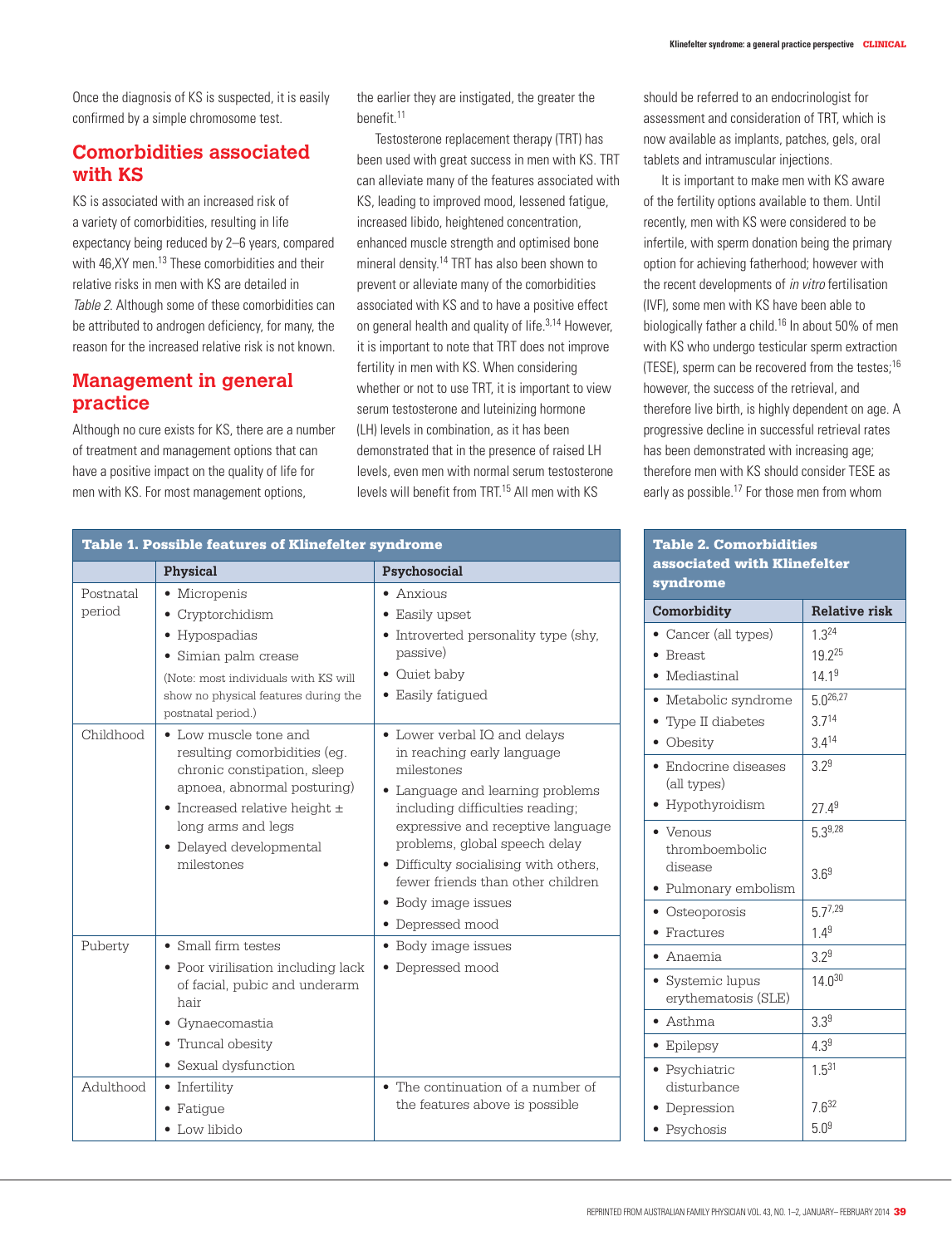sperm is recovered, pregnancy rates are around 20–25% per IVF cycle.18 Males with KS who have received an early diagnosis should be referred to a fertility specialist as an adolescent, or if a diagnosis is determined later than this stage of life, a referral should be offered at the time of diagnosis.19 Most offspring of men with KS have normal chromosomes; however, there is some evidence of an increased risk of chromosome abnormalities in general, and so prenatal diagnosis should be considered if pregnancy is achieved.

General practitioners have a role in monitoring men with KS for comorbidities, which are outlined in Table 2. A full blood examination, thyroid function test, cholesterol and fasting blood glucose levels should be performed every two years. In addition, DEXA scans can be considered because of the increased risk of osteoporosis.20 Men with KS may also benefit from allied health support. Although reliant on a case-by-case assessment, educational support, speech therapy, and physical and occupational therapy can be useful management strategies that can provide improved outcomes.<sup>21,22</sup>

Referral to a clinical geneticist should be considered, particularly for Men who have questions about the genetics of KS. Referral to a psychiatrist should also be considered where psychiatric comorbidities exist. Some KS men may also wish to be referred to a plastic surgeon for cosmetic bilateral mastectomy or liposuction.

Finally, all men with KS, and their parents if appropriate, should be offered the opportunity to be linked in with KS support groups. Support groups have been demonstrated to relieve some of the anxiety associated with a new diagnosis and the uncertainties surrounding prognosis.23 Individuals with KS can also be offered fact sheets available from the Andrology Australia website, which provides useful information about KS, including treatment and management options.

## **Key points**

- • KS is a common genetic condition affecting one in 450 men, but it is only diagnosed in 40% of men.
- • KS has a broad phenotype, but some of the common features are increased height, small firm testes, azoospermia, symptoms of androgen deficiency, as well as difficulties

with language, learning and psychosocial function.

• Treatment and management strategies exist for KS and can provide good outcomes for these individuals, especially when initiated early.

#### **Authors**

Elyssia Bourke BMedSce (Hons), Medical Student, Faculty of Medicine, Nursing and Health Sciences, Monash University, Melbourne, and Department of Clinical Genetics, Murdoch Children's Research Institute, Royal Children's Hospital, Melbourne, VIC. lissiebourke@gmail.com

Amy Herlihy BSc, MGC, PhD, MD Candidate, Faculty of Medicine, Nursing and Health Sciences, The University of Melbourne, and Department of Public Health Genetics, Murdoch Children's Research Institute, Royal Children's Hospital, Melbourne, VIC

Pamela Snow, PhD, FSPAA, MAPS, is Associate Professor, School of Psychology & Psychiatry, Bendigo Regional Clinical School, Monash University, Bendigo, VIC

Sylvia Metcalfe BSc, PhD, Head of Genetics Education and Health Research Unit, Murdoch Children's Research Institute; and Professor of Medical Genetics, Department of Paediatrics, The University of Melbourne, VIC

David Amor FRACP, PhD, Practising Clinical Geneticist, Royal Children's Hospital, TAS and Melbourne IVF; Director, Victorial Clinical Genetics Service; and Associate Professor, Faculty of Medicine, Nursing and Health Sciences, The University of Melbourne, VIC

Competing interests: None.

Provenance and peer review: Not commissioned; externally peer reviewed.

#### **References**

- 1. Herlihy AS, Halliday JL, Cock ML, McLachlan RI. The prevalence and diagnosis rates of Klinefelter syndrome: an Australian comparison. Med J Aust 2011;194:24–28.
- 2. Rey RA, Gottlieb S, Pasqualini T, et al. Are Klinefelter boys hypogonadal? Acta Paediatrica 2011;100:830– 38.
- 3. Boada R, Janusz J, Hutaff-Lee C, Tartaglia N. The cognitive phenotype in Klinefelter syndrome: A review of the literature including genetic and hormonal factors. Dev Disabil Res Rev 2009;15:284–94.
- 4. Zinn AR, Ramos P, Elder FF, Kowal K, Samango-Sprouse C, Ross JL. Androgen Receptor CAGn Repeat Length Influences Phenotype of 47,XXY (Klinefelter) Syndrome. J Clin Endocrinol Metab 2005;90:5041–46.
- 5. Bojesen A, Juul S, Gravholt CH. Prenatal and Postnatal Prevalence of Klinefelter Syndrome: A National Registry Study. J Clin Endocrinol Metab 2003;88:622–26.
- 6. Klinefelter HF. Klinefelter's syndrome: historical background and development. South Med J 1986;79:1089–93.
- 7. Herlihy AS, McLachlan RI, Gillam L, Cock ML, Collins V, Halliday JL. The psychosocial impact of Klinefelter syndrome and factors influencing quality of life. Genet Med 2011;13:632–42.
- 8. Bojesen A, Juul S, Birkebæk N, Gravholt CH. Increased Mortality in Klinefelter Syndrome. J Clin Endocrinol Metab 2004;89:3830–34.
- 9. Bojesen A, Juul S, Birkebæk NH, Gravholt CH. Morbidity in Klinefelter Syndrome: A Danish Register Study Based on Hospital Discharge Diagnoses. J Clin Endocrinol Metab 2006;91:1254–60.
- 10. Bourke E, Snow P, Herlihy A, Amor D, Metcalfe S. A qualitative exploration of mothers' and fathers' experiences of having a child with Klinefelter syndrome and the process of reaching this diagnosis. Eur J Hum Genet 2013 22 May [Epub ahead of print].
- 11. Forti G, Corona G, Vignozzi L, Krausz C, Maggi M. Klinefelter's syndrome: a clinical and therapeutical update. Sex Dev 2010;4:249–58.
- 12. Herlihy A, Halliday J, McLachlan R, Cock M, Gillam L. Assessing the risks and benefits of diagnosing genetic conditions with variable phenotypes through population screening: Klinefelter syndrome as an example. J Community Genet 2010;1:41–46.
- 13. Bojesen A, Stochholm K, Juul S, Gravholt CH. Socioeconomic Trajectories Affect Mortality in Klinefelter Syndrome. J Clin Endocrinol Metab 2011;96:2098–104.
- 14. Bojesen A, Høst C, Gravholt CH. Klinefelter's syndrome, type 2 diabetes and the metabolic syndrome: the impact of body composition. Mol Hum Reprod 2010;16:396–401.
- 15. Aksglaede L, Jensen RB, Carlsen E, et al. Increased basal and pulsatile secretion of FSH and LH in young men with 47,XXY or 46,XX karyotypes. Eur J Endocrinol 2008;158:803–10.
- 16. Damani MN, Mittal R, Oates RD. Testicular tissue extraction in a young male with 47,XXY Klinefelter's syndrome: potential strategy for preservation of fertility. Fertil Steril 2001;76:1054–56.
- 17. Okada H, Goda K, Yamamoto Y, et al. Age as a limiting factor for successful sperm retrieval in patients with nonmosaic Klinefelter's syndrome. Fertil Steril 2005;84:1662–64.
- 18. Maiburg M, Hoppenbrouwers A, van Stel H, Giltay J. Attitudes of Klinefelter men and their relatives towards TESE-ICSI. J Assist Reprod Genet 2011;28:809–14.
- 19. Groth KA, Skakkebaek A, Host C. Klinefelter syndrome – a clinical update. J Clin Endocrinol Metab 2013; 98:20–30.
- 20. Akesglade L, Link K, Giwercman A, et al. 47,XXY Klinefelter syndrome: clinical characteristics and age-specific recommendations for medical management. Am J Med Genet 2013;163C:55–63.
- 21. Bailey DB, Skinner D, Warren SF. Newborn Screening for Developmental Disabilities: Reframing Presumptive Benefit. Am J Public Health 2005;95:1889–93.
- 22. Graham JM, Bashir AS, Stark RE, Silbert A, Walzer S. Oral and Written Language Abilities of XXY Boys: Implications for Anticipatory Guidance. Pediatr 1988;81:795–806.
- 23. Halm MA. Effects of support groups on anxiety of family members during critical illness. Heart Lung 1990;19:62–71.